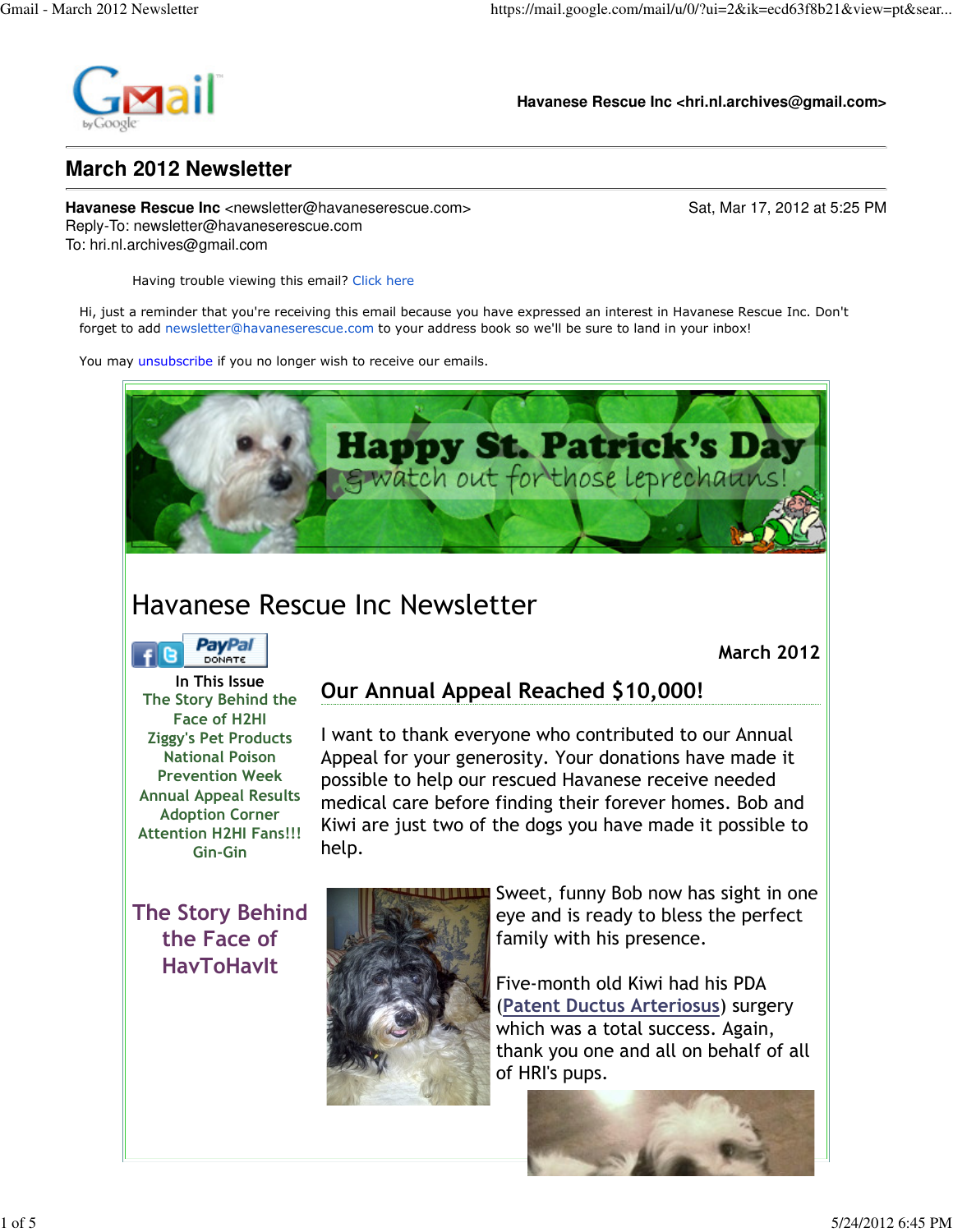

Sally

HRI President



## Adoption Corner



Hi, I'm Toto and my foster family guesses that I'm about seven years young based on my fine physique and sweet attitude. I am actively looking for a new family to love and snuggle me.

It's hard to stay still and cross my paws in anticipation when I'm excited but I can, and will be patient for the perfect family. I know you're out there!

When my foster family took me in, I had a skin infection and infections in both ears. I was shaved down, and oh, I felt so much better afterward! I took antibiotics for a couple of weeks and I'm fine now. Since I have allergies, I eat special holistic organic dog foods. I now weigh in at a svelte 15 lbs. and 10 oz.

My foster brother and I run around in the house chasing each other, and I have taught my foster brother to jump up on the couch - my foster mom said she wishes I would potty train him, because he's not as perfect at it as me. I'm also told how smart I am because I learned quickly to sit and stay.

Almost forgot to tell you some of my other favorite things to do! Chasing my foster cats, it's so much fun to see them run - they just run away and do not hiss at me, they're really nice kitties. I also love it when my foster dad lies down to watch golf on TV. I like to jump up and snuggle close to him. I love getting lots of pets, hugs and I LOVE treats.

Bob and I fell head-over-heels when we saw Ricky's picture on the Havanese Rescue website in May 2008. We weren't looking for an addition to our family which already included two sweet Havanese, Happy and Lucky, but I knew when we saw him that he should become a member of our family and immediately filled out the adoption application.

I was so excited about the possibility of adopting Ricky that I sent his picture to family and friends as if he were already OURS! Soon I received a call from Pam, Ricky's foster mom, and we became instant friends. Pam told me that Ricky had been in at least four homes. The last owner felt he was clingy and had separation issues - this would be the perfect dog for us, he would love our laps.

Happy and Lucky are not lap pups, and we're retired so we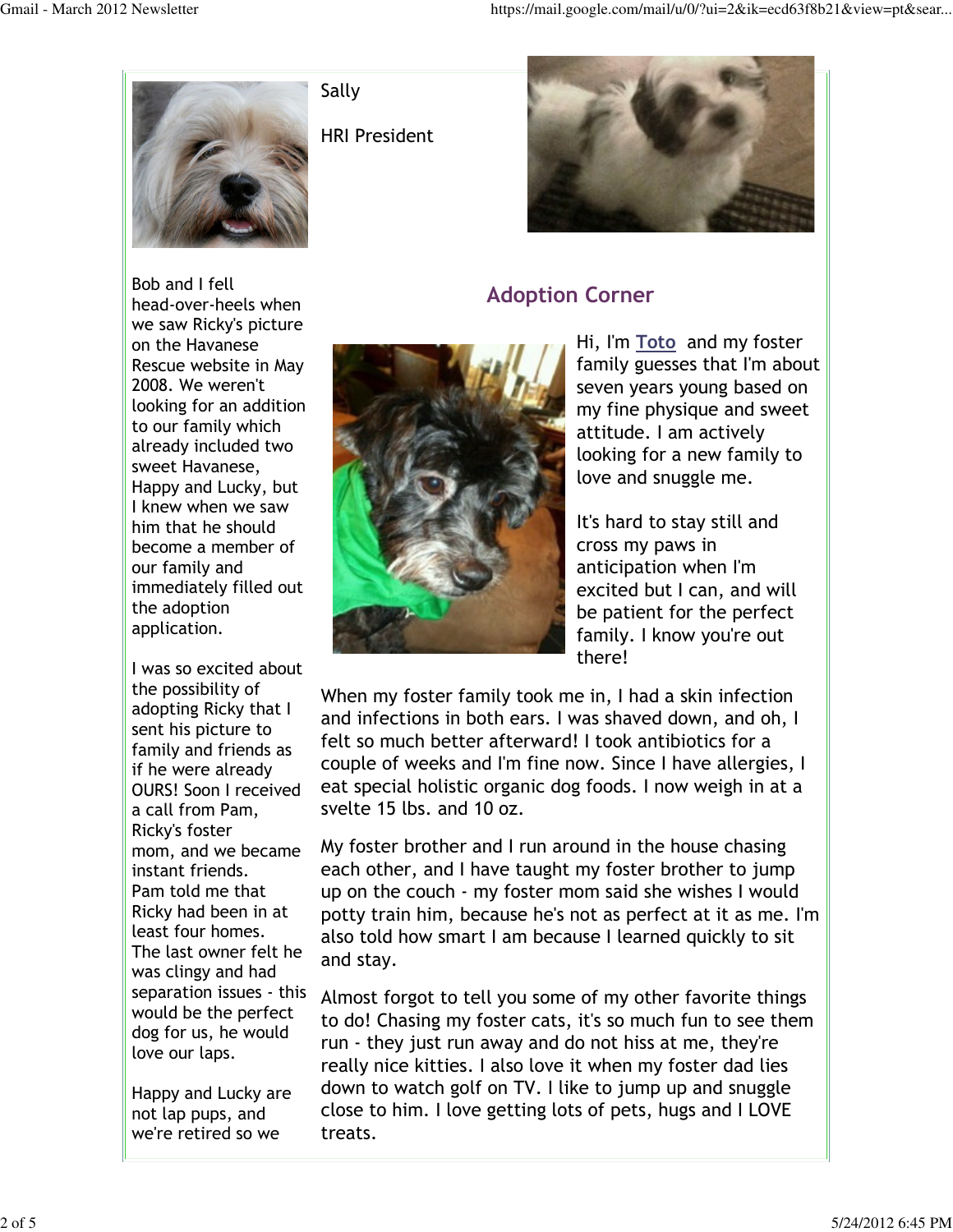have plenty of time to make Ricky feel safe, forever home.

In a few short weeks, which felt like forever, our adoption became a reality.

When Ricky first came home with us I cuddled him gently. He has been at my side or on my lap ever since. Meeting his new brothers went smoothly and they all appeared to get along quite well.

In the beginning, Ricky worried when I would leave the house and would bark and whine, but he soon realized it was fun being with Bob, Happy and Lucky. He finally decided that I always came back to him.

It has been almost four years now since Ricky has been ours. He is the sweetest and most loving dog with the biggest brown eyes and long eyelashes ever.

Ricky graduated from Basic Manners and Obedience class with flying colors. With his skill as a lap dog we knew he would be a terrific therapy dog.

He is now an official Therapy Dog under the Therapy Dog International program.

secure and loved in his cut, but honestly, what dog likes that stuff? ! I am getting I don't like taking baths, getting my ears cleaned or nails better about suffering through it though.

> I am a very sweet little dog who wants to be good and wants someone to love me, and I will love you forever in return.

### Attention H2HI Fans!!!

Grab your wish list and stop by HavToHavIt to check out all the must-have items! The newly relocated store is open! The store was recently closed to move it to its new location in Florida. Holly Ashley, our newest Storekeeper, has joined the winning team of Stacy Roussos and Suzy McQuown.

Be sure to allow plenty of time to browse to your heart's content. If you are in a hurry to order those two or three must-have items, you'll be happy to see lots of new categories to make it easier to shop! Be sure to visit each and every one of them.

Havanese Rescue is very lucky to have one of the best - no, make that THE BEST store you will find for all things Havie. If you are ever stuck on what to get that dog-loving friend or family member, you are sure to find the perfect gift for any occasion.

THANK YOU to our volunteers who have made this possible -- without them H2HI would not exist. We would like to thank Stacy Roussos for having the inspiration, the foresight and the ability to create the concept and then turn it into a first-class store, and Suzy McQuown who is the creative force behind the store. A big round of applause for two fantastic volunteers.

## Gin-Gin

Gin-Gin, a happy, healthy, busy-busy-busy little gold sable Irish Pied Havanese puppy entered the welcoming arms of Havanese Rescue's Foster-to-Adopt program in the summer of 2011. He was a spur-of-the moment pet store purchase by a young working woman who realized at the end of two weeks that she'd made a huge mistake. Her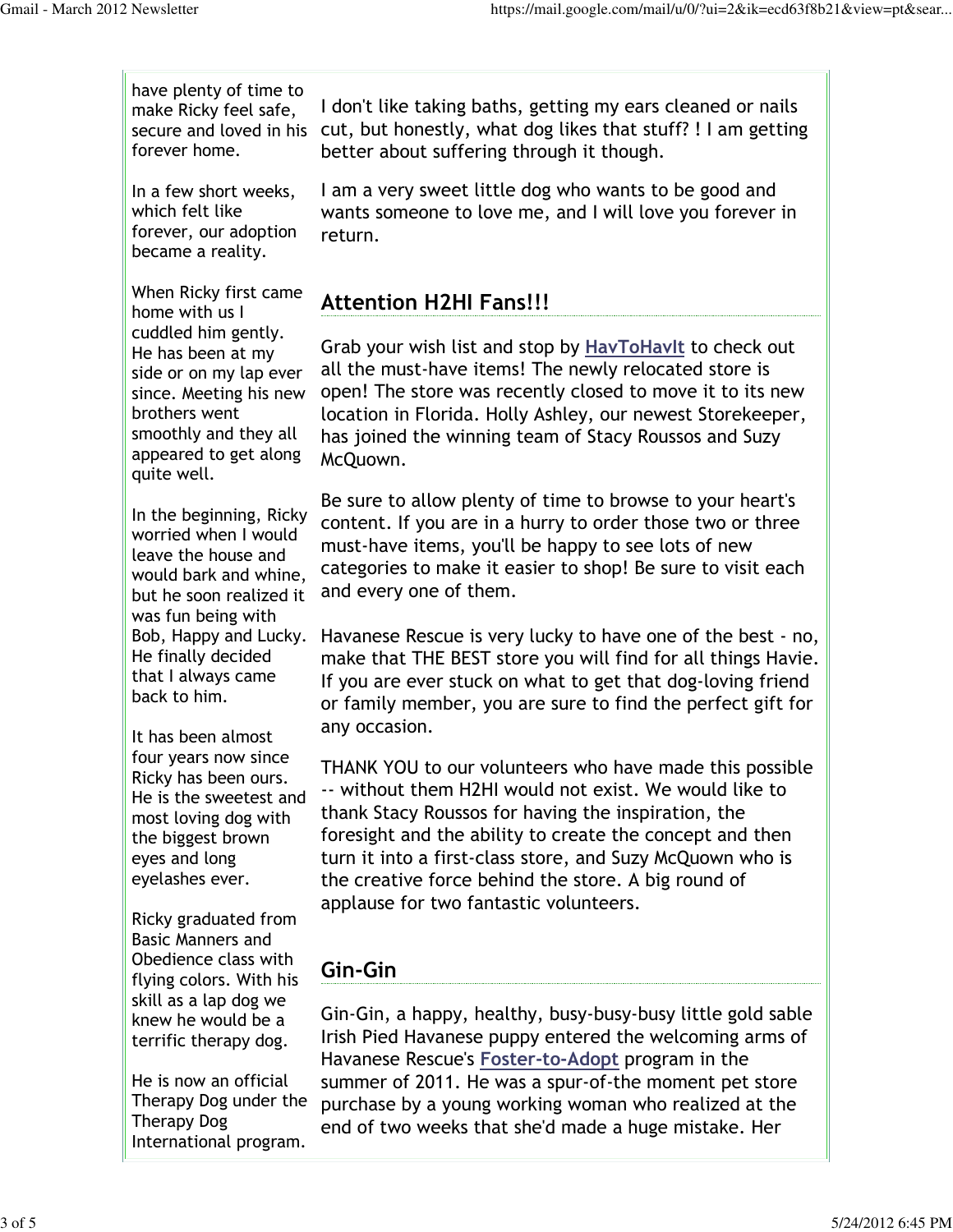The residents of our local nursing home and long-term care facility look forward to his visits every week.

A big hug and loads of licks to everyone at HRI that made it possible for Ricky to be our pup forever and a shout out to the foster parents Pam and John Wagner who took such good care of him.

You can see a short slide-show of Ricky here.

#### **HavToHavIt**



Ziggy's Pet Products are superior pet grooming and wellness products.

Owned by qualified, experienced cosmetic chemists, they have been developed and manufactured to the highest standards found in the industry.

All Ziggy products are cruelty-free - not tested on animals.

twelve-week-old puppy was barking non-stop while she was at work nine hours a day so she contacted HRI to pick him up asap.



Gin-Gin just turned 6 months old, has been neutered and is now an official part of his Foster-to-Adopt family who have wonderful things to say about him ...

"With love, reassurance and consistency, Little Gin has become a loving part of our happy family, and makes his doggie-brother, Oreo, especially happy! We couldn't be more proud of Gin-Gin's progress and his ability to overcome his beginnings while adjusting to his new life. He has blossomed into a whirling fluff-ball that has a true zest for life.



There is another very important reason we have benefited from rescuing Little Gin; our daughter has a neurological disorder, although outwardly you would never know that it causes her anxiety and sensory problems. One of her issues is difficulty being comfortable alone in a room.

Since we got Little Gin-Gin the overall energy of the house has increased. We've noticed that she has been able to go

more easily from room to room in the house by herself as she feels "less alone" now.

This Sunday marks the In fact, we all feel less alone because we all have a special gift in